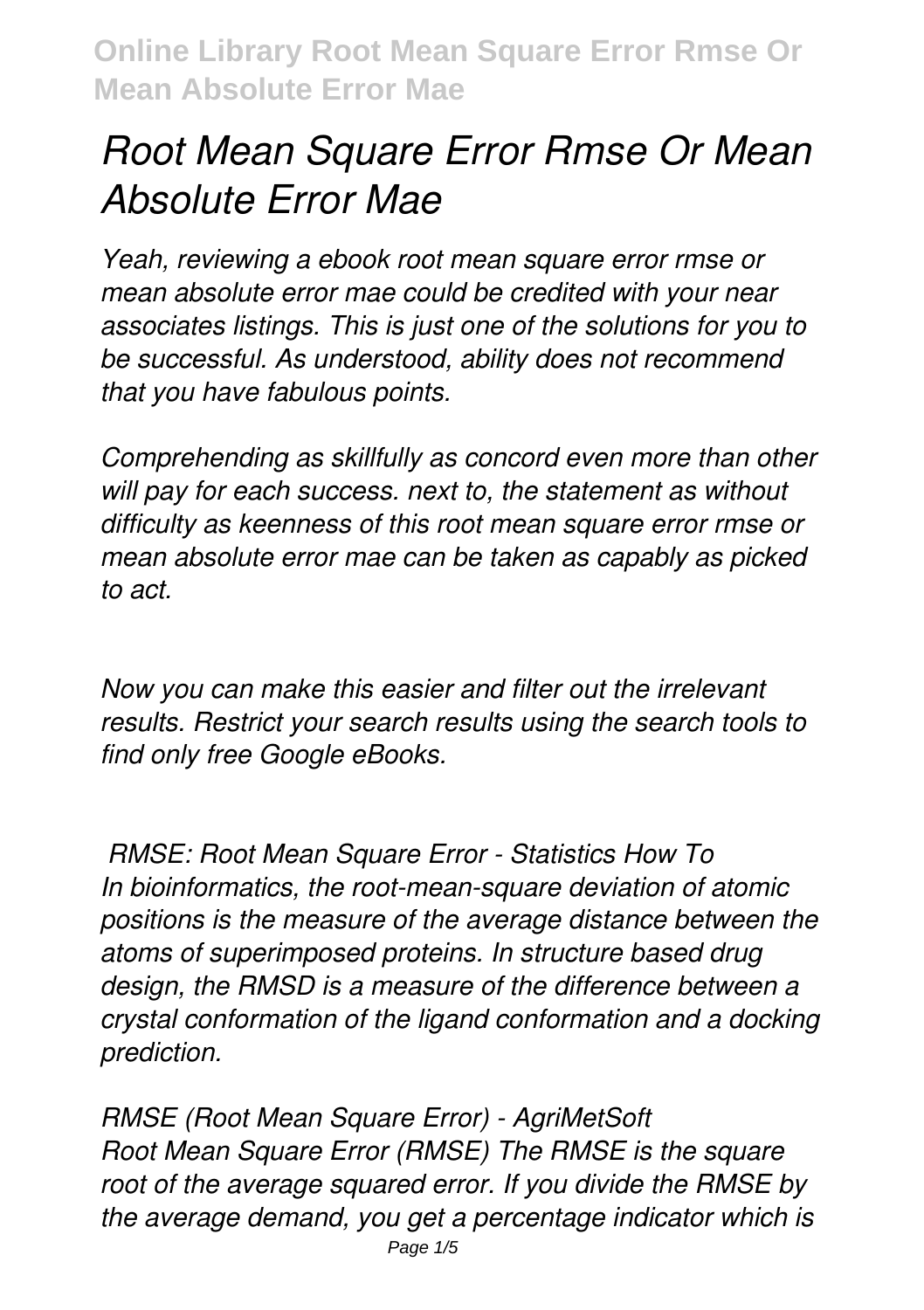*scaled to the average demand. Just as for the MAE%, I find it much more useful. If you optimize the RMSE in your model you will aim to forecast the demand average.*

*Root-mean-square deviation - Wikipedia The RMSE value of our is coming out to be approximately 73 which is not bad. A good model should have an RMSE value less than 180. In case you have a higher RMSE value, this would mean that you probably need to change your feature or probably you need to tweak your hyperparameters.*

*How to normalize the RMSE - Marine Data Science Root Mean Square Error (RMSE) RMSE is an absolute measure of fit. Lower values of RMSE are indicative of a better fit. RMSE can be interpreted as the standard deviation of the unexplained variance. RMSE is in the same units as the predicted variable.*

## *RMS Error - Stanford University*

*In an analogy to standard deviation, taking the square root of MSE yields the root-mean-square error or root-mean-square deviation (RMSE or RMSD), which has the same units as the quantity being estimated; for an unbiased estimator, the RMSE is the square root of the variance, known as the standard error*

## *rmse function | R Documentation*

*The Root Mean Square Error (RMSE) In statistical modeling and particularly regression analyses, a common way of measuring the quality of the fit of the model is the RMSE (also called Root Mean Square Deviation), given by \$\$RMSE = \sqrt\frac{\sum\_{i=1}^{n} \left(y\_{i} - \hat{y}\right)^{2}} {n}\$\$*

*Standard deviation of residuals or Root-mean-square error* Page 2/5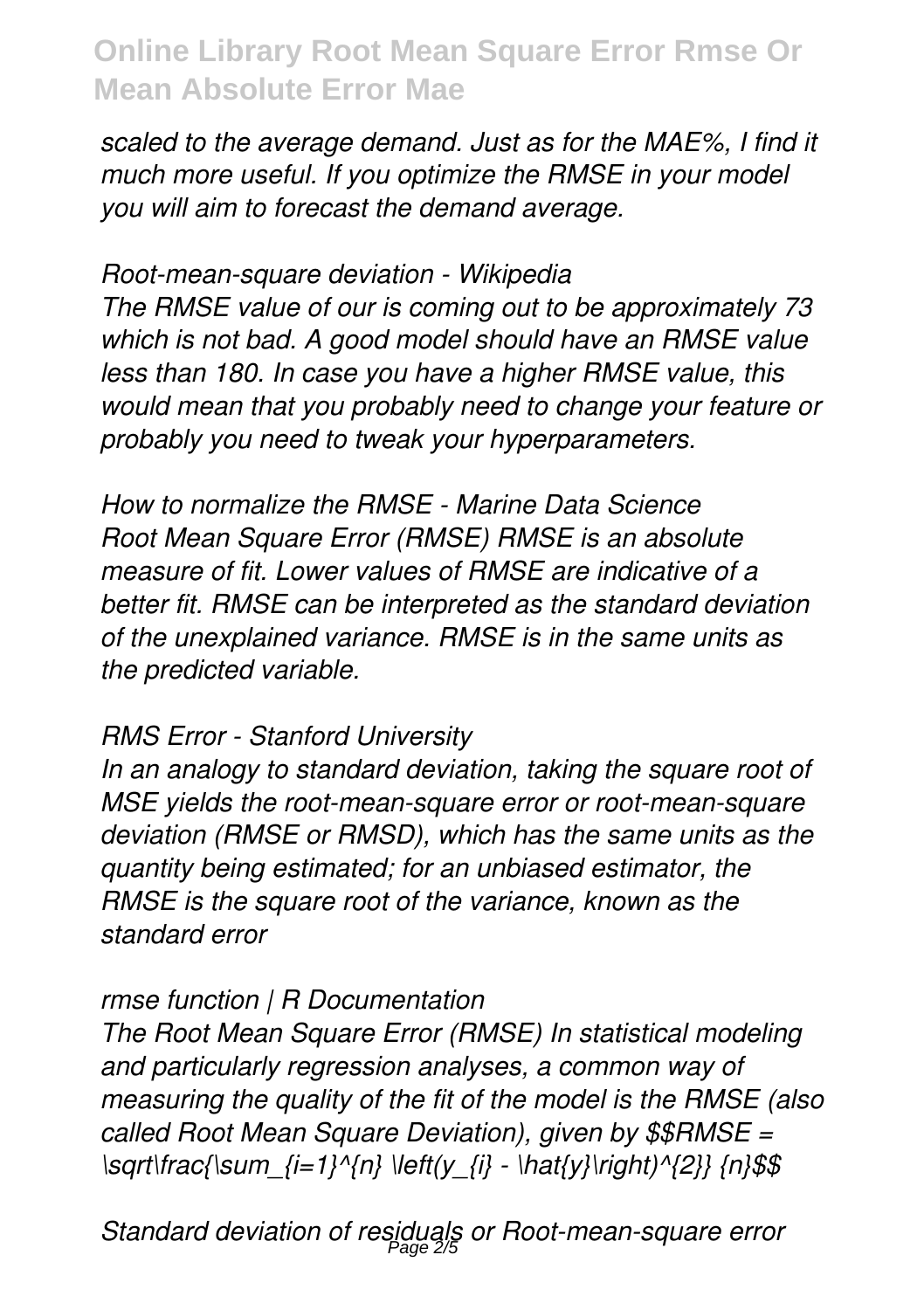## *(RMSD)*

*The Root Mean Square Error (RMSE) (also called the root mean square deviation, RMSD) is a frequently used measure of the difference between values predicted by a model and the values actually observed from the environment that is being modeled.*

## *What are Mean Squared Error and Root Mean Squared Error ...*

*To do this, we use the root-mean-square error (r.m.s. error). To construct the r.m.s. error, you first need to determine the residuals. Residuals are the difference between the actual values and the predicted values. I denoted them by, where is the observed value for the ith observation and is the predicted value.*

#### *Mean squared error - Wikipedia*

*Taking the square root, RMSE then equals to [MAE \* sqrt(n)]. Focusing on the upper bound, this means that RMSE has a tendency to be increasingly larger than MAE as the test sample size increases.*

*Root-Mean-Square Error (RMSE) | Machine Learning Root Mean Square Error (RMSE) measures how much error there is between two data sets. In other words, it compares a predicted value and an observed or known value. The smaller an RMSE value, the closer predicted and observed values are.*

*Root mean square error (RMSE) or mean absolute error (MAE ...*

*Calculating the standard deviation of residuals (or root-meansquare error (RMSD) or root-mean-square deviation (RMSD)) to measure disagreement between a linear regression model* Page 3/5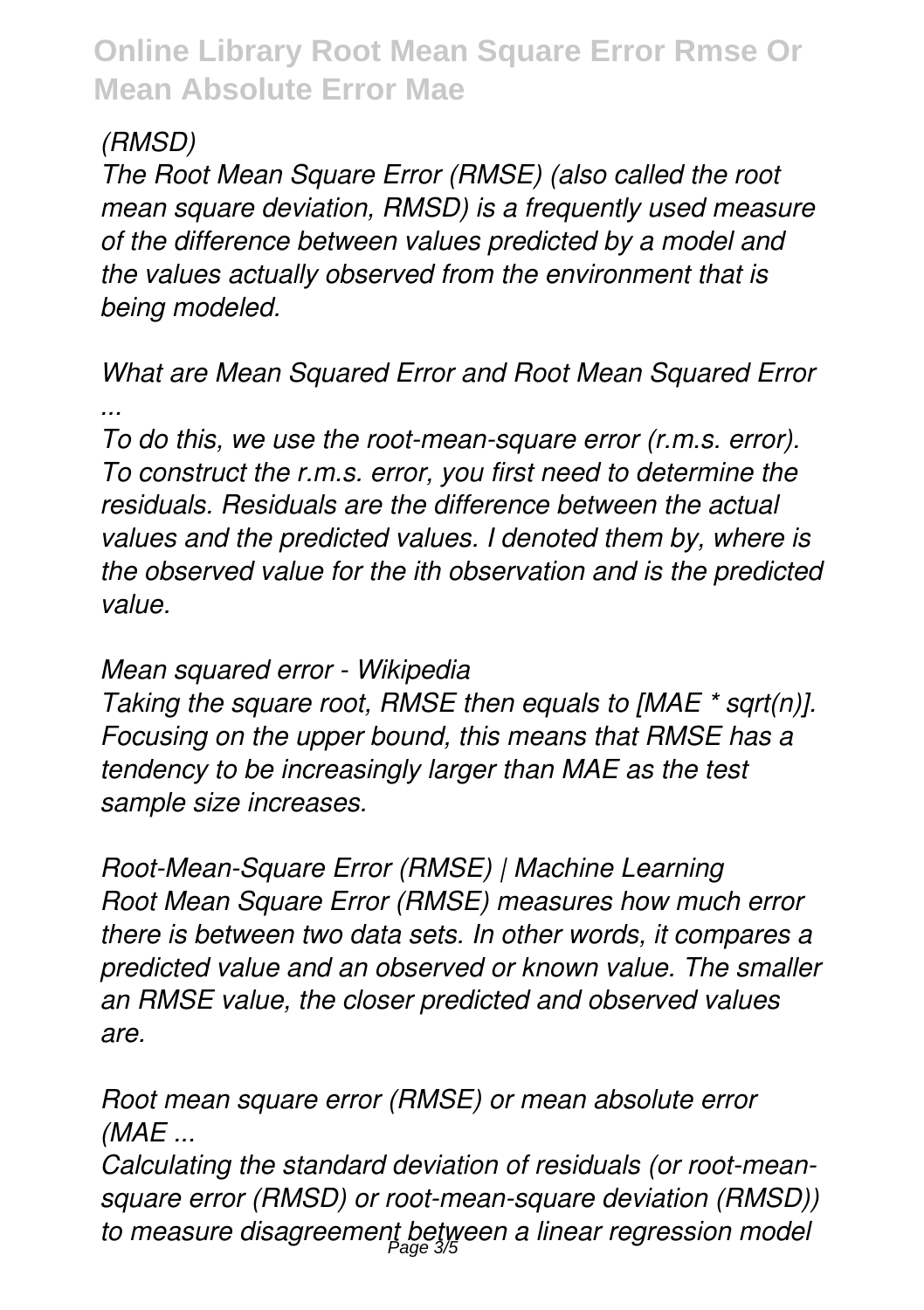#### *and a set of data.*

## *How to Calculate Root Mean Square Error (RMSE) in Excel ...*

*Key point: The RMSE is thus the distance, on average, of a data point from the fitted line, measured along a vertical line. The RMSE is directly interpretable in terms of measurement units, and so is a better measure of goodness of fit than a correlation coefficient. One can compare the RMSE to observed variation in measurements of a typical point. The two should be similar for a reasonable fit.*

#### *Root Mean Square Error Rmse*

*Root Mean Square Error (RMSE) is the standard deviation of the residuals (prediction errors). Residuals are a measure of how far from the regression line data points are; RMSE is a measure of how spread out these residuals are. In other words, it tells you how concentrated the data is around the line of best fit.*

*Forecast KPI: Bias, MAE, MAPE & RMSE | SupChains Arguments actual. The ground truth numeric vector. predicted. The predicted numeric vector, where each element in the vector is a prediction for the corresponding element in actual.*

*MAE and RMSE — Which Metric is Better? - Human in a ... The root mean square error (RMSE) has been used as a standard statistical metric to measure model performance in meteorology, air quality, and climate research studies. The mean absolute error (MAE) is another useful measure widely used in model evaluations. While they have both been used to assess model performance for many years, there is no con-*Page 4/5